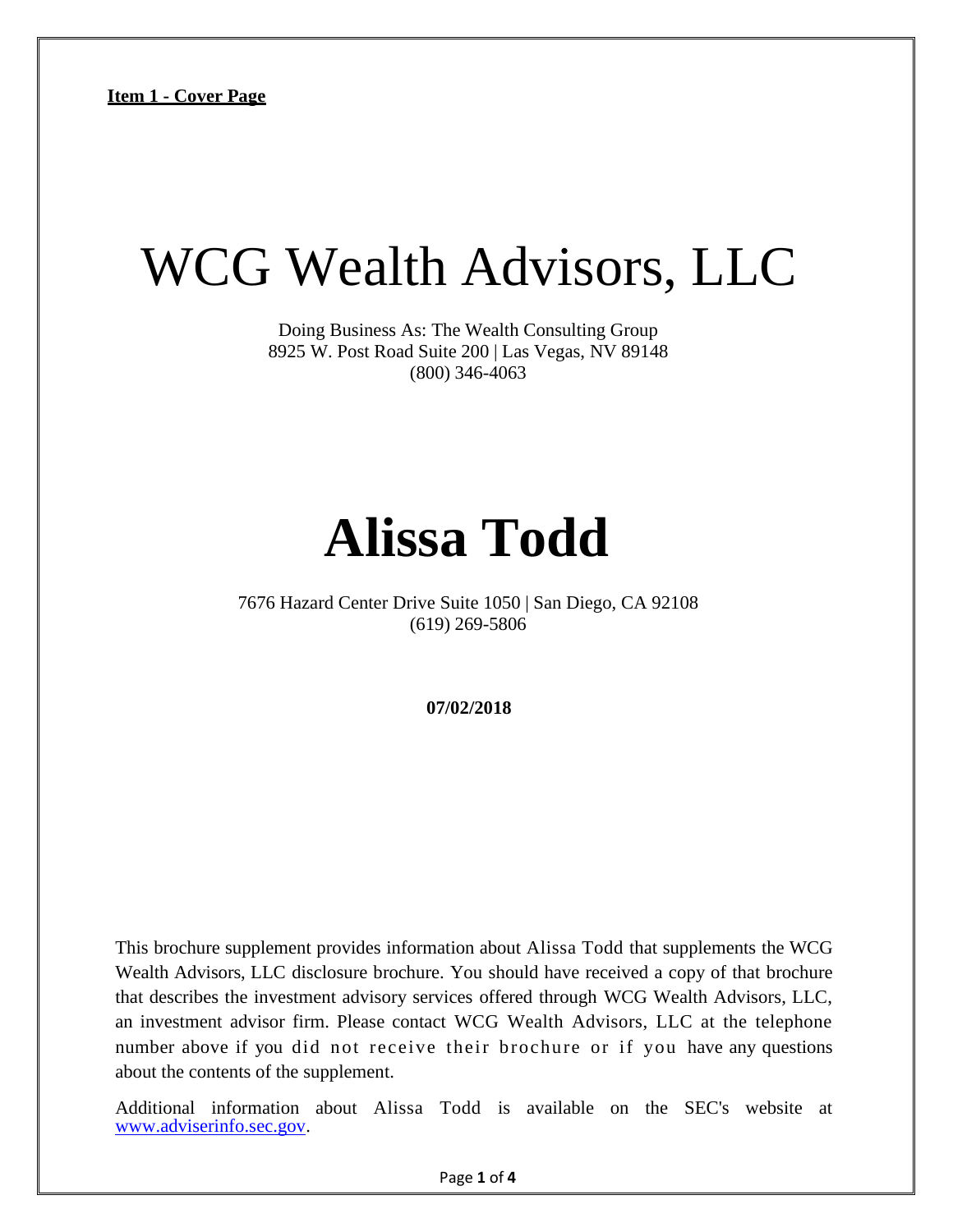### **Item 2 - Educational Background and Business Experience**

This section of the brochure supplement includes the supervised person's name, age (or year of birth), formal education after high school, and business background (including an identification of the specific positions held) for the preceding five years.

Alissa Todd Year of birth: 1994

#### **Education**

The following information details your Financial Advisor's formal education. If a degree was attained, the type of the degree will be listed next to the name of the institution. If a degree is not listed, the Financial Advisor attended the institution but did not attain a degree.

San Diego State University; Bachelor of Science, Finance  $08/2012 - 12/2015$ 

#### **Business Experience**

The following information details your Financial Advisor's business experience for at least the past 5 years.

WCG Wealth Advisors, LLC; Investment Advisor Representative 07/2018 – Present

LPL Financial, LLC; Registered Representative 07/2018 – Present

WCG Wealth Advisors, LLC; Licensed Administrative Associate  $02/2017 - 07/2018$ 

LPL Financial, LLC; Licensed Administrative Associate  $02/2017 - 07/2018$ 

WCG Wealth Advisors, LLC; Intern  $6/2016 - 02/2017$ 

LPL Financial, LLC; Non-Licensed Administrative Assistant  $6/2016 - 02/2017$ 

Morgan Stanley; Intern  $05/2015 - 04/2016$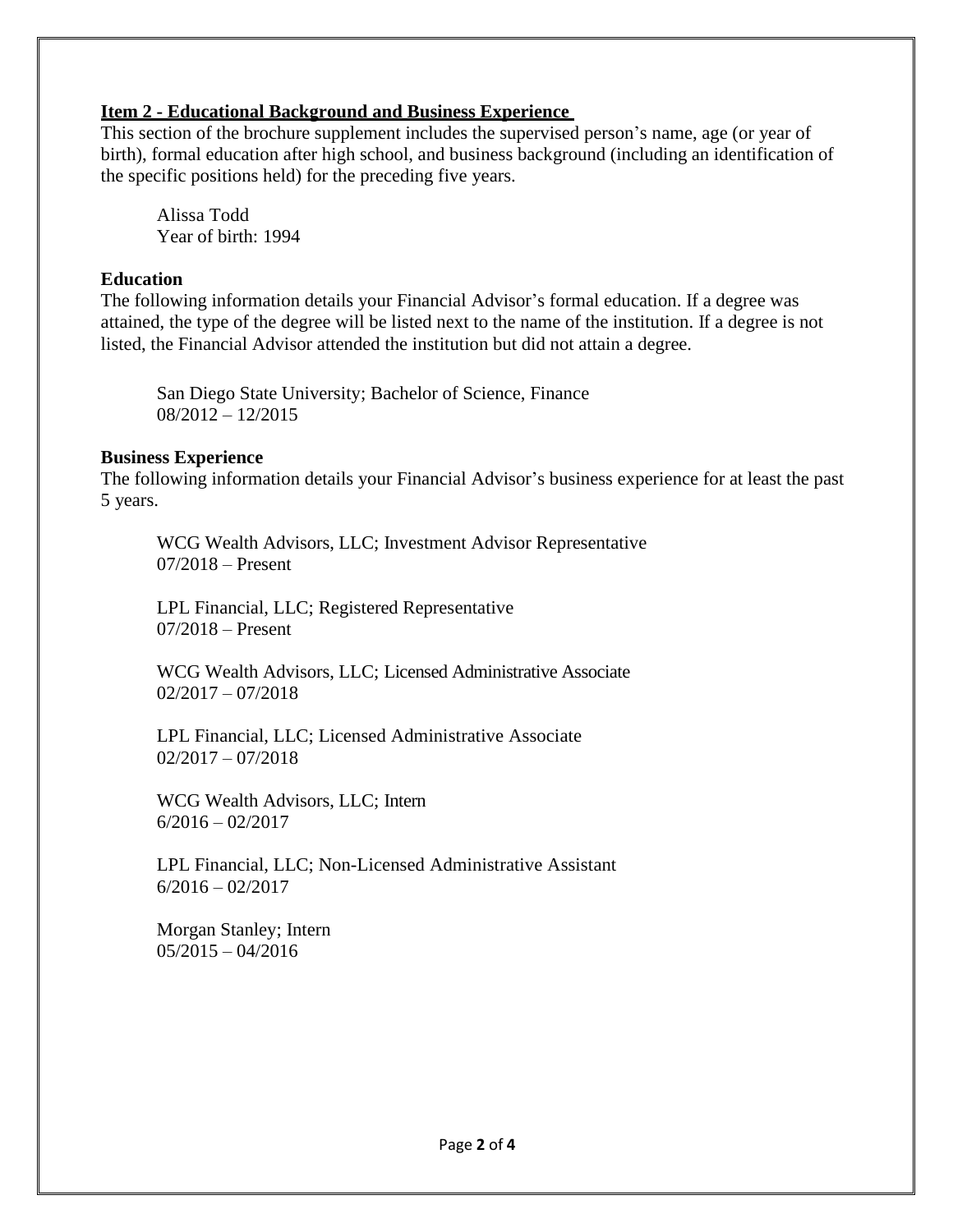### **Item 3 - Disciplinary Information**

This section includes any legal or disciplinary events and material to a client's or prospective client's evaluation of the supervised person.

Your financial advisor has no legal or disciplinary events required to be disclosed in response to this item. There may be items that are contained on [brokercheck.finra.org](http://brokercheck.finra.org/) or [www.adviserinfo.sec.gov](http://www.adviserinfo.sec.gov/) that you may wish to review and consider in your evaluation of your advisor's background.

### **Item 4 - Other Business Activities**

This section includes any relationship between the advisory business and the supervised person's other financial industry activities that creates a material conflict of interest with clients and describes the nature of the conflict and generally how it is addressed. If the supervised person is actively engaged in any investment-related business or occupation, including if the supervised person is registered, or has an application pending to register, as a broker-dealer, registered representative of a broker-dealer, futures commission merchant ("FCM"), commodity pool operator ("CPO"), commodity trading advisor ("CTA"), or an associated person of an FCM, CPO, or CTA, the business relationship, if any, between the advisory business and the other business is disclosed below.

#### **Insurance Licensed Registered Representative:**

Your financial advisor is also a broker or registered representative of LPL Financial and may receive commissions and other types of compensation for the sale of securities. Your financial advisor also may sell insurance and may receive commissions for insurance product sales. The potential for the receipt of commissions may give a broker an incentive to recommend investment or insurance products based on the compensation received, rather than on the client's needs. However, your financial advisor may only recommend securities and insurance products that he or she believes are suitable for you. If you have any questions regarding the compensation your financial advisor receives when recommending a product, you should ask your financial advisor. You are under no obligation to purchase investment products or insurance through your financial advisor.

#### **Other Outside Business Activities:**

The Wealth Consulting Group/DBA only; Fixed insurance sales/sale of non-variable insurance

#### **Item 5 - Additional Compensation**

This section includes details regarding if someone who is not a client provides an economic benefit to the supervised person for providing advisory services. For purposes of this Item, economic benefits include sales awards and other prizes, but not the supervised person's regular salary, if any.

Your financial advisor may receive economic benefits from persons other than clients in connection with advisory services. Your financial advisor provides services in an Asset Management account and may recommend mutual funds. Only no-load and load-waived mutual funds are available to be purchased in such asset management accounts. However, some of these mutual funds may pay distribution or service fees (e.g., 12b-1 fees) payable to LPL Financial. However, when your financial advisor provides investment advisory services, it is as a fiduciary under the Investment Advisers Act and has a duty to act in your best interest and to make full and fair disclosure to you of all material facts and conflicts of interest.